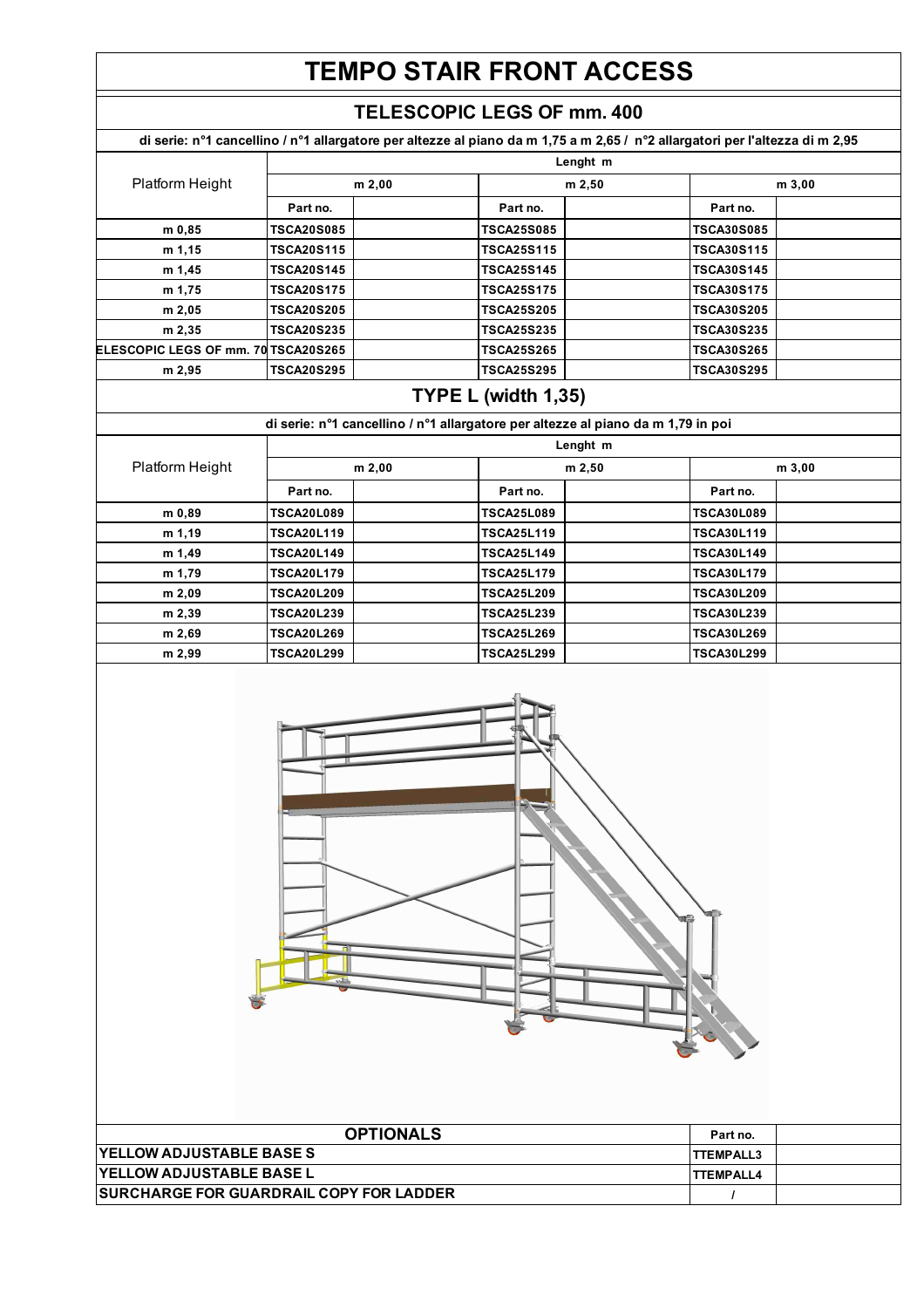## **TEMPO STAIR SIDE ACCESS**

#### **TELESCOPIC LEGS OF mm. 400**

**di serie: n°1 cancellino / n°1 allargatore per altezze al piano da m 1,75 in poi**

|                                                      | Lenght m                                 |        |                            |                                                                                  |                                          |  |  |
|------------------------------------------------------|------------------------------------------|--------|----------------------------|----------------------------------------------------------------------------------|------------------------------------------|--|--|
| Platform Height                                      | m 2,00                                   |        | m 2,50                     |                                                                                  | m 3,00                                   |  |  |
|                                                      | Part no.                                 |        | Part no.                   |                                                                                  | Part no.                                 |  |  |
| m 0,85                                               | <b>TSCA20S085L</b>                       |        | <b>TSCA25S085L</b>         |                                                                                  | <b>TSCA30S085L</b>                       |  |  |
| m 1,15                                               | <b>TSCA20S115L</b>                       |        | <b>TSCA25S115L</b>         |                                                                                  | <b>TSCA30S115L</b>                       |  |  |
| m 1,45                                               | <b>TSCA20S145L</b>                       |        | <b>TSCA25S145L</b>         |                                                                                  | <b>TSCA30S145L</b>                       |  |  |
| m 1,75                                               | <b>TSCA20S175L</b>                       |        | <b>TSCA25S175L</b>         |                                                                                  | <b>TSCA30S175L</b>                       |  |  |
| m 2,05                                               | <b>TSCA20S205L</b>                       |        | <b>TSCA25S205L</b>         |                                                                                  | <b>TSCA30S205L</b>                       |  |  |
| m 2,35                                               | <b>TSCA20S235L</b>                       |        | <b>TSCA25S235L</b>         |                                                                                  | <b>TSCA30S235L</b>                       |  |  |
| ELESCOPIC LEGS OF mm. 70 TSCA20S265L                 |                                          |        | <b>TSCA25S265L</b>         |                                                                                  | <b>TSCA30S265L</b>                       |  |  |
| m 2,95                                               | <b>TSCA20S295L</b>                       |        | <b>TSCA25S295L</b>         |                                                                                  | <b>TSCA30S295L</b>                       |  |  |
|                                                      |                                          |        | <b>TYPE L (width 1,35)</b> |                                                                                  |                                          |  |  |
|                                                      |                                          |        |                            | di serie: n°1 cancellino / n°1 allargatore per altezze al piano da m 1,79 in poi |                                          |  |  |
|                                                      |                                          |        |                            | Lenght m                                                                         |                                          |  |  |
| Platform Height                                      |                                          | m 2,00 | m 2,50                     |                                                                                  | m 3,00                                   |  |  |
|                                                      | Part no.                                 |        | Part no.                   |                                                                                  | Part no.                                 |  |  |
| m 0,89                                               | <b>TSCA20L089L</b>                       |        | <b>TSCA25L089L</b>         |                                                                                  | <b>TSCA30L089L</b>                       |  |  |
| m 1,19                                               | <b>TSCA20L119L</b>                       |        | <b>TSCA25L119L</b>         |                                                                                  | <b>TSCA30L119L</b>                       |  |  |
| m 1,49                                               | <b>TSCA20L149L</b>                       |        | <b>TSCA25L149L</b>         |                                                                                  | <b>TSCA30L149L</b>                       |  |  |
| m 1,79                                               | <b>TSCA20L179L</b>                       |        | <b>TSCA25L179L</b>         |                                                                                  | <b>TSCA30L179L</b>                       |  |  |
| m 2,09                                               | <b>TSCA20L209L</b>                       |        | <b>TSCA25L209L</b>         |                                                                                  | <b>TSCA30L209L</b>                       |  |  |
| m 2,39                                               | <b>TSCA20L239L</b>                       |        | <b>TSCA25L239L</b>         |                                                                                  | <b>TSCA30L239L</b>                       |  |  |
| m 2,69                                               | <b>TSCA20L269L</b>                       |        | <b>TSCA25L269L</b>         |                                                                                  | <b>TSCA30L269L</b><br><b>TSCA30L299L</b> |  |  |
| m 2,99                                               | <b>TSCA20L299L</b><br><b>TSCA25L299L</b> |        |                            |                                                                                  |                                          |  |  |
|                                                      |                                          |        |                            |                                                                                  |                                          |  |  |
| <b>OPTIONALS</b>                                     |                                          |        |                            |                                                                                  | Part no.                                 |  |  |
| YELLOW ADJUSTABLE BASE S<br>YELLOW ADJUSTABLE BASE L |                                          |        |                            |                                                                                  | <b>TTEMPALL3</b>                         |  |  |
|                                                      |                                          |        |                            |                                                                                  | <b>TTEMPALL4</b>                         |  |  |
| SURCHARGE FOR GUARDRAIL COPY FOR LADDER              |                                          |        |                            |                                                                                  | $\prime$                                 |  |  |